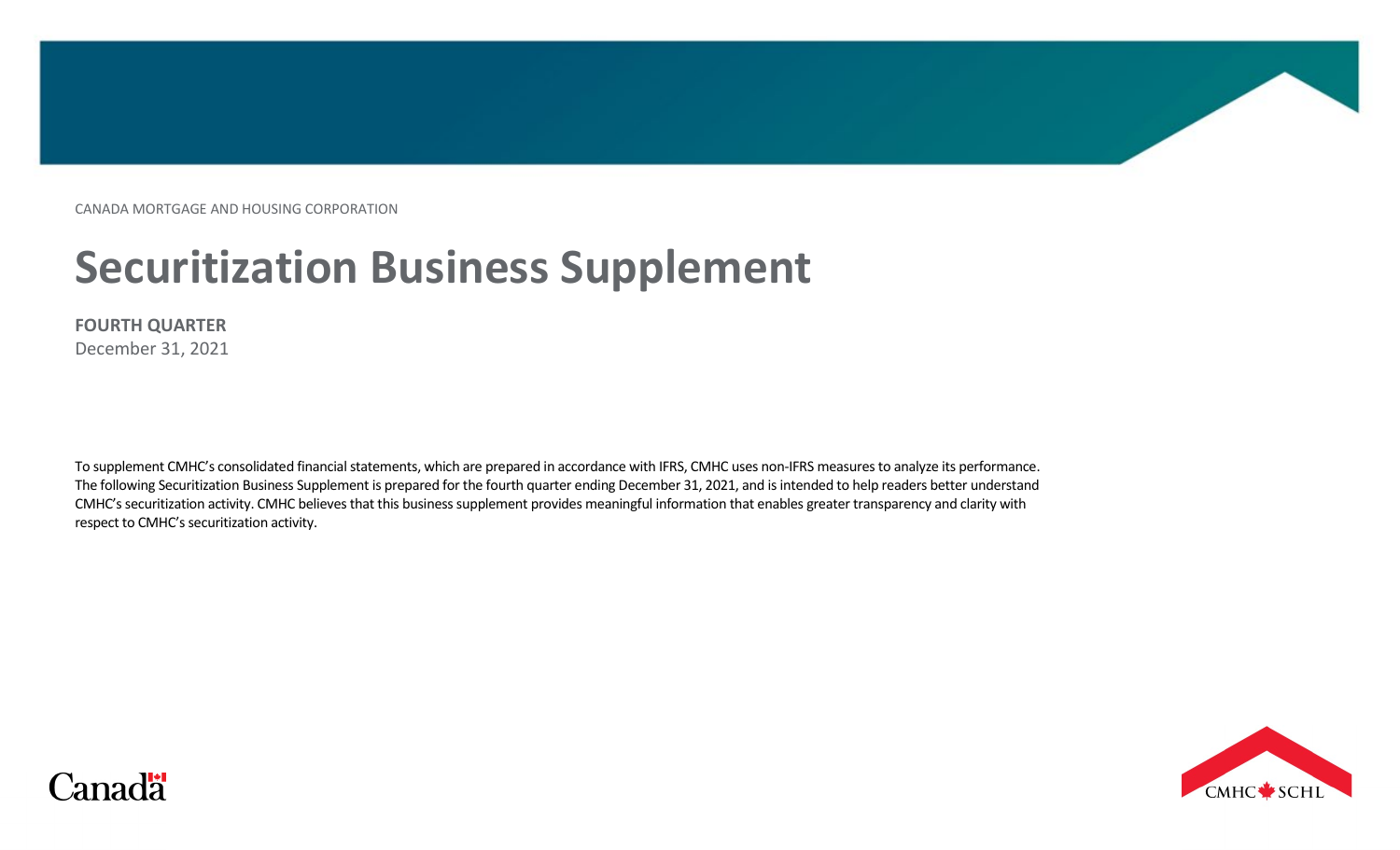### **New Securitization Guarantee Activity**

The 2021 annual CMB issuance limit is \$40B and the 2021 annual NHA MBS guarantee limit is \$150 billion. As at December 31, 2021, CMHC guaranteed \$183.5 billion of securities (\$143.5 billion of NHA MBS and \$40.0 billion of CMB). Of the approximate 98 active participants in CMHC's securitization programs, 92 are regulated institutions.



Component items may not add to totals because of rounding.

\* The NHA MBS amount of \$143.5 billion consists of \$141.5 billion in new NHA MBS issued and guaranteed in 2021 and \$2.0 billion in replacement NHA MBS issued prior to 2021 but on which NHA MBS guarantee fees were paid in 2

\*\* IIROC: The Investment Industry Regulatory Organization of Canada is the national self-regulatory organization that oversees all investment dealers in Canada [\(http://www.iiroc.ca/\)](http://www.iiroc.ca/).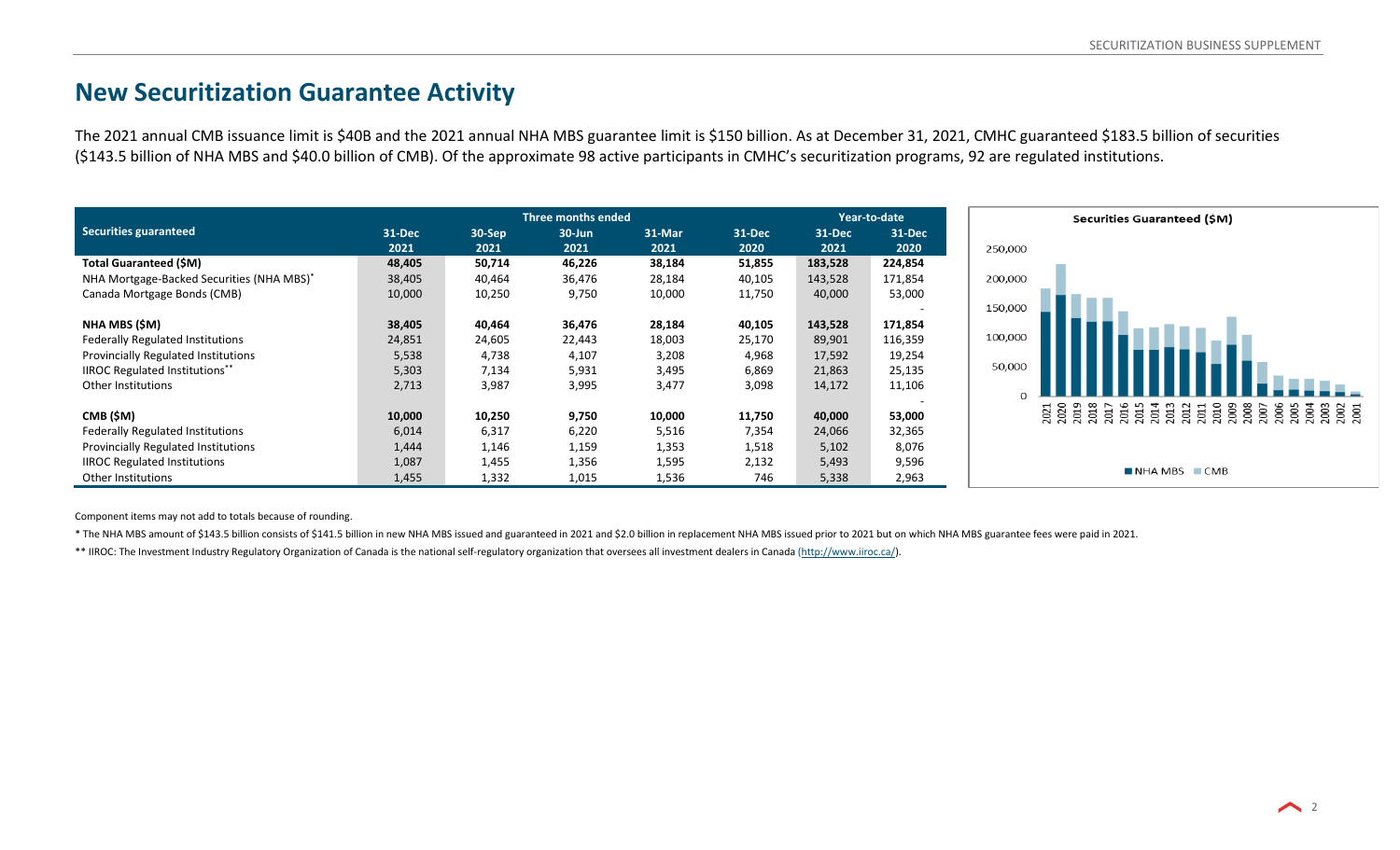# **Guarantees-In-Force**

The amount of guarantees-in-force outstanding is a function of new guarantee activity and maturities/principal runoff from outstanding guaranteed securities. Approximately 90 per cent of the \$460.6 billion in guarantees-in-force outstanding as at December 31, 2021, is with regulated institutions; and 64 per cent of guarantees-in-force outstanding as at December 31, 2021, is with federally regulated institutions. In support of the IMPP in 2020, the Guarantee-in-force limit has been raised to \$750 billion from the prior \$600 billion for a five-year period (2020-2024).

|                                     |                |                  | As at:             |                |                |
|-------------------------------------|----------------|------------------|--------------------|----------------|----------------|
| <b>Guarantees-in-force</b>          | 31-Dec<br>2021 | $30-Sep$<br>2021 | $30 - Jun$<br>2021 | 31-Mar<br>2021 | 31-Dec<br>2020 |
| Guarantees-in-force (\$M)           | 460,570        | 460,177          | 461,073            | 479,233        | 488,865        |
| Market NHA MBS                      | 201,820        | 201,427          | 206,573            | 216,983        | 232,365        |
| <b>CMB</b>                          | 258,750        | 258,750          | 254,500            | 262,250        | 256,500        |
| Market NHA MBS (\$M)                | 201,820        | 201,427          | 206,573            | 216,983        | 232,365        |
| Federally Regulated Institutions    | 140,747        | 141,742          | 146,753            | 154,831        | 166,342        |
| Provincially Regulated Institutions | 11,372         | 9,707            | 9,001              | 9,551          | 10,866         |
| <b>IIROC Regulated Institutions</b> | 25,476         | 23,991           | 24,098             | 23,974         | 25,415         |
| Other Institutions                  | 24,225         | 25,987           | 26,720             | 28,628         | 29,742         |
|                                     |                |                  |                    |                |                |
| CMB (\$M)                           | 258,750        | 258,750          | 254,500            | 262,250        | 256,500        |
| Federally Regulated Institutions    | 155,023        | 154,073          | 150,724            | 156,298        | 153,044        |
| Provincially Regulated Institutions | 36,531         | 37,427           | 37,278             | 38,525         | 37,759         |
| <b>IIROC Regulated Institutions</b> | 46,965         | 47,582           | 47,219             | 47,952         | 47,105         |
| Other Institutions                  | 20,231         | 19,668           | 19,279             | 19,475         | 18,591         |



Component items may not add to totals because of rounding.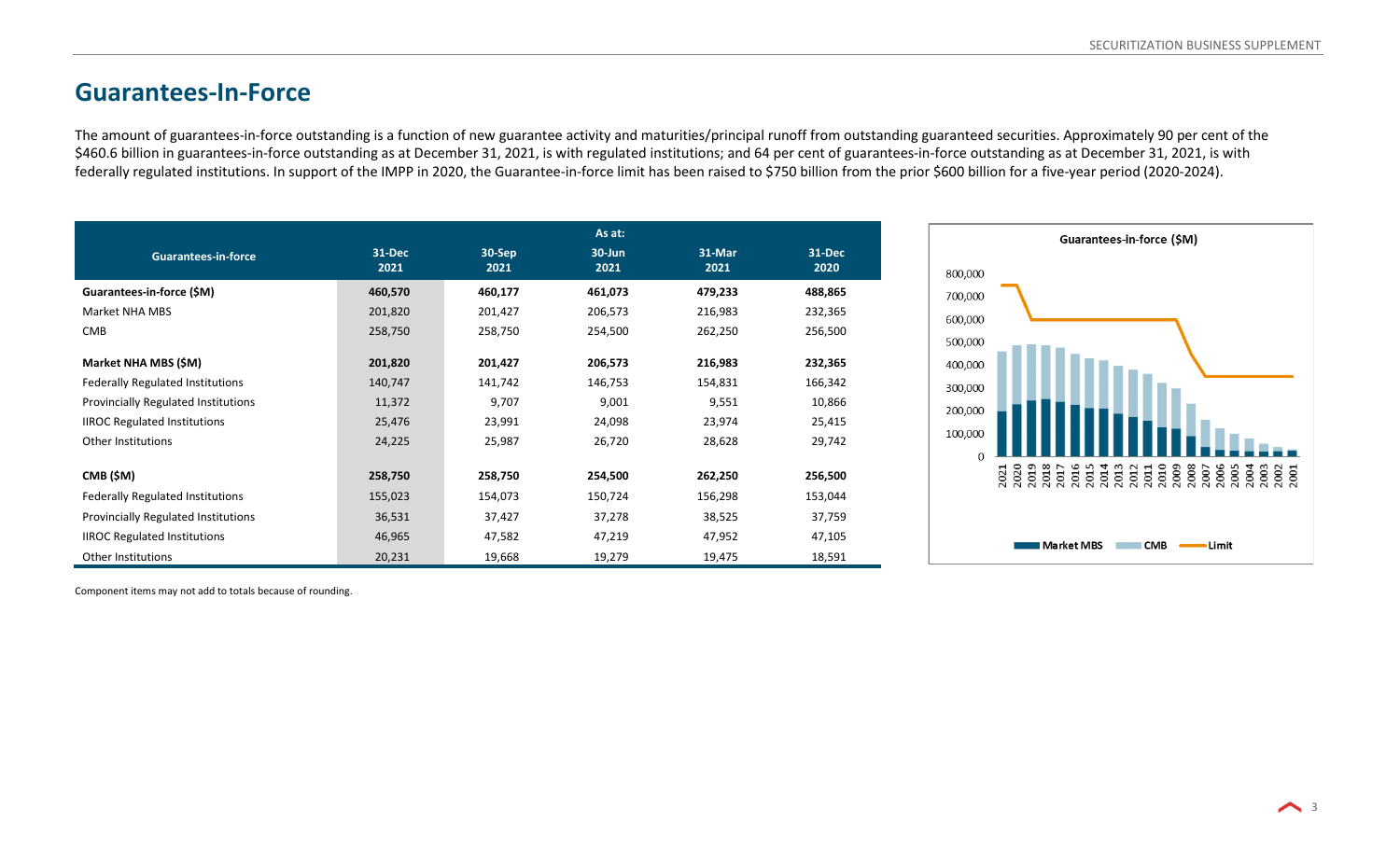The maturity profile of the outstanding guaranteed obligations is generally distributed across a five-year term, reflecting the predominance of the five-year mortgage term of the mortgages securitized under the NHA MBS Program and the core five-year CMB term.

| Guarantees-in-                         | As at:         |            |                |            |                |            |                |            |                |            |
|----------------------------------------|----------------|------------|----------------|------------|----------------|------------|----------------|------------|----------------|------------|
| <b>force Maturity</b><br>Profile (\$M) | 31-Dec-21      |            | 30-Sep-21      |            | 30-Jun-21      |            |                | 31-Mar-21  |                | 31-Dec-20  |
| <b>YEAR</b>                            | <b>NHA MBS</b> | <b>CMB</b> | <b>NHA MBS</b> | <b>CMB</b> | <b>NHA MBS</b> | <b>CMB</b> | <b>NHA MBS</b> | <b>CMB</b> | <b>NHA MBS</b> | <b>CMB</b> |
| 2021                                   |                |            | 1,082          | 10,000     | 7,399          | 16,000     | 18,667         | 33,500     | 29,628         | 37,750     |
| 2022                                   | 14,015         | 44,250     | 20,151         | 44,250     | 25,589         | 44,250     | 31,286         | 44,250     | 36,533         | 44,250     |
| 2023                                   | 27,548         | 45,500     | 31,157         | 45,500     | 35,851         | 45,500     | 40,384         | 45,500     | 46,016         | 45,500     |
| 2024                                   | 43,046         | 37,500     | 46,742         | 37,500     | 50,121         | 37,500     | 54,469         | 37,500     | 58,268         | 37,500     |
| 2025                                   | 55,834         | 40,750     | 55,761         | 40,750     | 58,883         | 40,750     | 58,910         | 40,750     | 58,760         | 40,750     |
| 2026                                   | 57,717         | 32,500     | 43,560         | 27,500     | 25,445         | 21,250     | 10,212         | 15,000     | 29             | 9,000      |
| 2027                                   | 256            | 7,750      | 310            | 6,750      | 392            | 6,750      | 377            | 6,750      | 327            | 6,750      |
| 2028                                   | 1,153          | 13,250     | 583            | 13,250     | 951            | 13,250     | 870            | 13,250     | 900            | 13,250     |
| 2029                                   | 412            | 6,750      | 513            | 6,750      | 567            | 6,750      | 556            | 6,750      | 620            | 6,750      |
| 2030                                   | 654            | 10,750     | 402            | 10,750     | 814            | 10,750     | 736            | 10,750     | 744            | 10,750     |
| 2031                                   | 958            | 19,750     | 939            | 15,750     | 333            | 11,750     | 286            | 8,250      | 309            | 4,250      |
| 2033                                   | 24             |            | 24             |            | 24             |            | 24             |            | 24             |            |
| 2034                                   | 58             |            | 59             |            | 59             |            | 60             |            | 60             |            |
| 2035                                   | 63             |            | 63             |            | 64             |            | 64             |            | 64             |            |
| 2040                                   | 80             |            | 81             |            | 81             |            | 82             |            | 82             |            |
| Total                                  | 201,820        | 258,750    | 201,427        | 258,750    | 206,573        | 254,500    | 216,983        | 262,250    | 232,365        | 256,500    |

Component items may not add to totals because of rounding.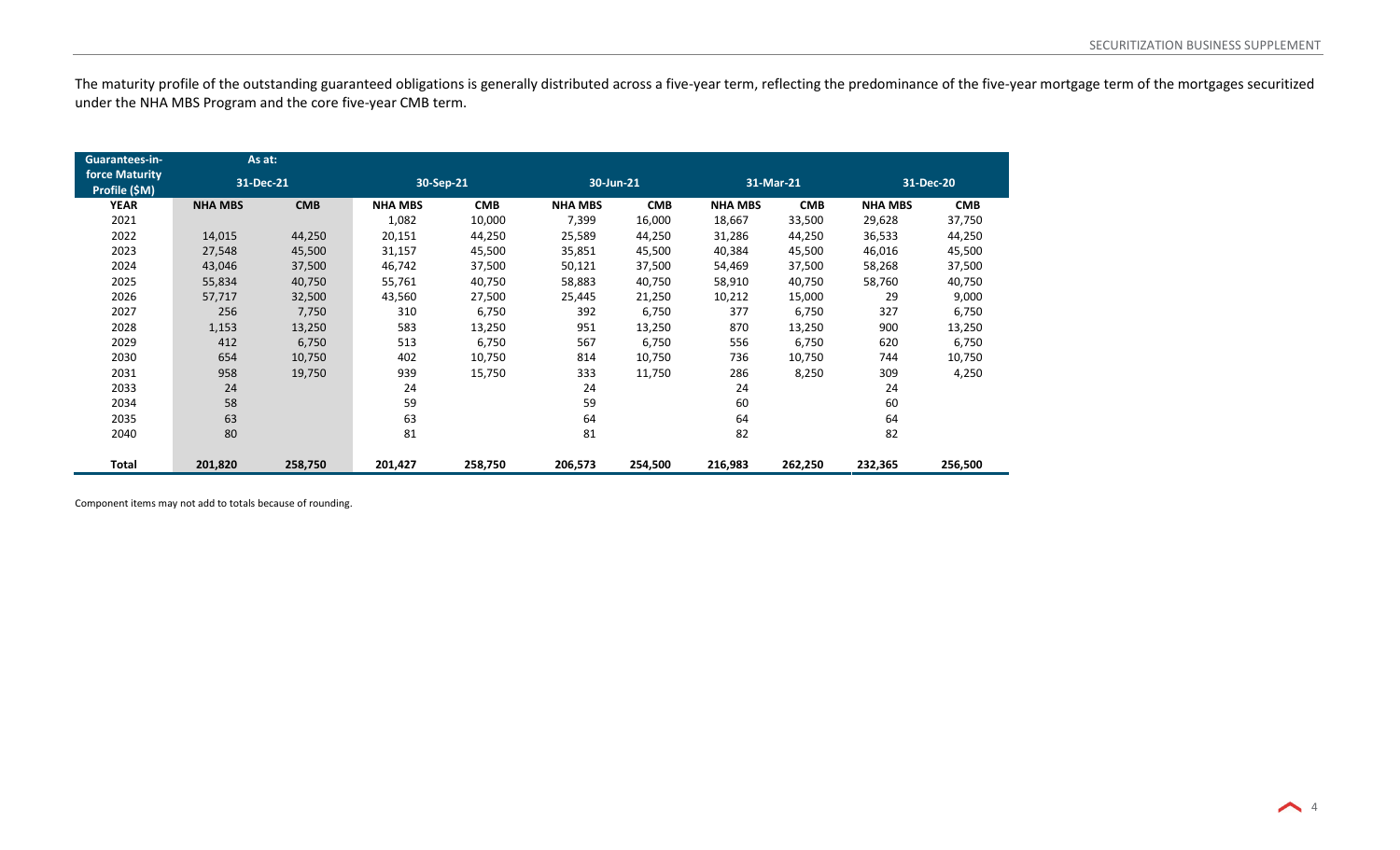#### **Mortgage Arrears Rate in the NHA MBS Program**

At the time of an NHA MBS issuance, no pooled mortgage must be in arrears and mortgages must have mortgage default insurance coverage in accordance with the Government of Canada regulations for mortgage insurance. Mortgage arrears of the pooled mortgages are analyzed and monitored, at the Issuer level, on a monthly basis, in the context of the overall financial condition of the Issuer. This information, along with established arrears triggers and the financial viability of the Issuer, is considered when permitting the Issuer new guarantee approvals.

As at December 31, 2021, the 90-day arrears rate—the number of loans in arrears (1,950) as a proportion of the total number of loans (1,736,435)—in the NHA MBS Program was 0.11 per cent.

|                                                         |                |                | As at:            |                |                |
|---------------------------------------------------------|----------------|----------------|-------------------|----------------|----------------|
| 90 days arrears for mortgages<br>in NHA MBS outstanding | 31-Dec<br>2021 | 30-Sep<br>2021 | $30$ -Jun<br>2021 | 31-Mar<br>2021 | 31-Dec<br>2020 |
| Overall 90 days arrears rate                            | 0.11%          | 0.12%          | 0.12%             | 0.15%          | 0.16%          |
| <b>Federally Regulated Institutions</b>                 | 0.14%          | 0.14%          | 0.15%             | 0.18%          | 0.19%          |
| <b>Provincially Regulated Institutions</b>              | 0.05%          | 0.07%          | 0.07%             | 0.09%          | 0.13%          |
| <b>IIROC Regulated Institutions</b>                     | 0.07%          | 0.06%          | 0.06%             | 0.07%          | 0.08%          |
| <b>Other Institutions</b>                               | 0.04%          | 0.04%          | 0.04%             | 0.06%          | 0.08%          |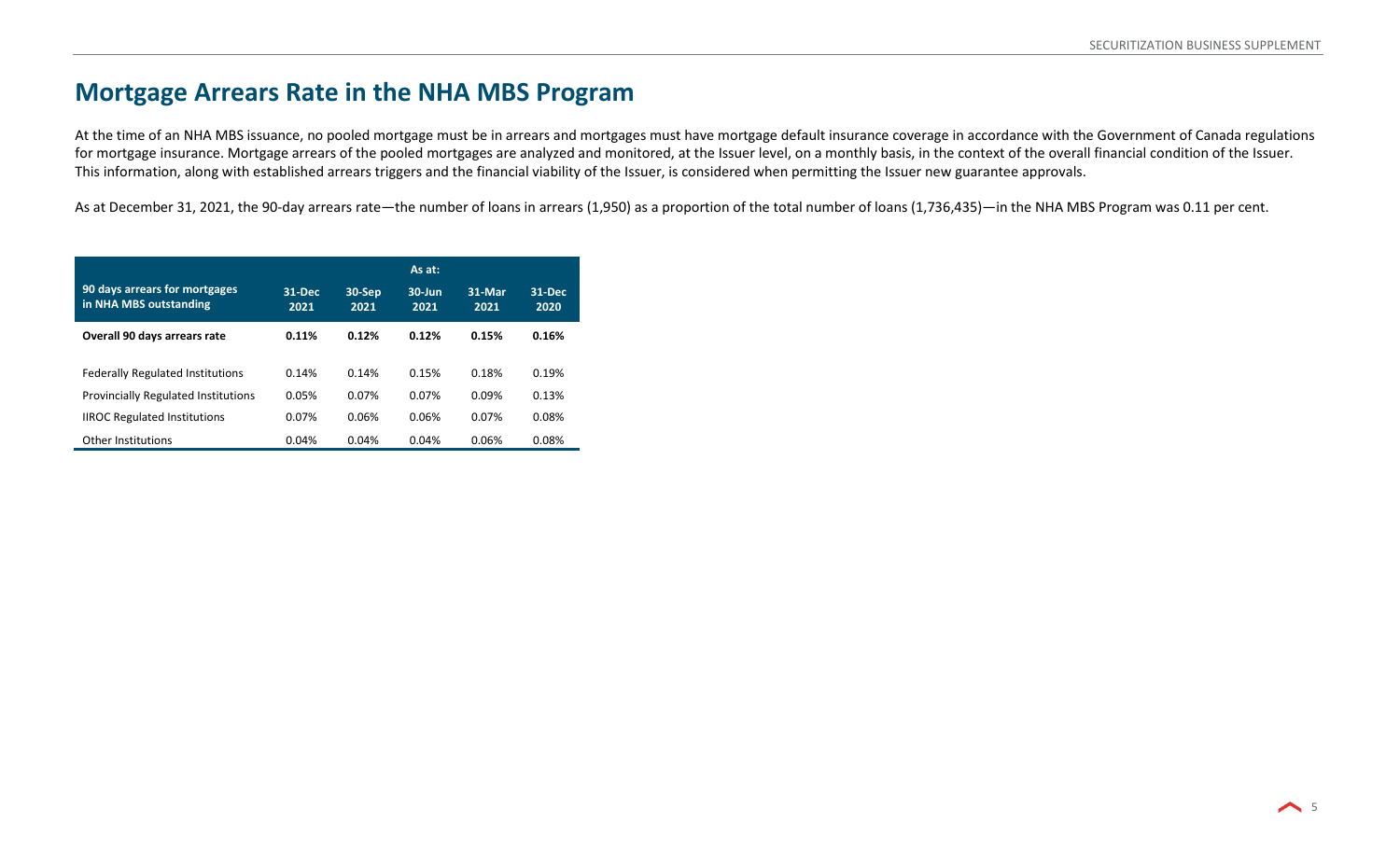## **Interest Spread**

CMHC establishes a minimum spread requirement between the NHA MBS coupon and the lowest mortgage rate in the pool. This interest spread, which is for the benefit of the Issuer in good standing, is an important feature that incentivizes the Issuer to fulfil its responsibilities under the NHA MBS Program. This program feature ensures that program participants have significant "skin in the game." In the event of a failure of an Issuer to fulfill its responsibilities under the NHA MBS Program, CMHC, as guarantor and trustee on behalf of the NHA MBS investor, will have access to the interest spread to be used in ensuring the obligations under the NHA MBS are fulfilled.

| 31-Dec-21            |                                    | <b>MORTGAGE</b>                        |                      |                         | <b>NHA MBS</b>    |                          |  |
|----------------------|------------------------------------|----------------------------------------|----------------------|-------------------------|-------------------|--------------------------|--|
| <b>Pool Type</b>     | <b>Balance Outstanding</b><br>(SM) | <b>Spread to</b><br>Index <sup>*</sup> | <b>Mortgage Rate</b> | <b>Spread to Index*</b> | <b>MBS Coupon</b> | <b>Interest Spread</b>   |  |
| <b>Fixed Rate</b>    |                                    |                                        |                      |                         |                   |                          |  |
| 867                  | 64,722                             |                                        | 2.69                 |                         | 1.32              | 1.37                     |  |
| 964                  | 141                                |                                        | 2.47                 |                         | 1.68              | 0.80                     |  |
| 965                  | 31,300                             |                                        | 2.49                 |                         | 1.79              | 0.70                     |  |
| 966                  | 38,552                             |                                        | 2.49                 |                         | 1.74              | 0.75                     |  |
| 967                  | $\overline{\phantom{a}}$           |                                        |                      |                         |                   | $\overline{\phantom{a}}$ |  |
| 970                  | ۰.                                 |                                        |                      |                         |                   | $\overline{\phantom{a}}$ |  |
| 975                  | 258,388                            |                                        | 2.59                 |                         | 1.34              | 1.25                     |  |
| 990                  | 4,108                              |                                        | 3.11                 |                         | 2.47              | 0.64                     |  |
|                      | 397,211                            |                                        | 2.59                 |                         | 1.42              | 1.17                     |  |
| <b>Floating Rate</b> | $\sim$                             |                                        |                      |                         |                   |                          |  |
| 880                  | 2,889                              | (0.79)                                 | 1.65                 | 0.16                    | 0.60              | 1.05                     |  |
| 885                  | 5,045                              | (0.84)                                 | 1.61                 | 0.03                    | 0.47              | 1.14                     |  |
| 980                  | 33,969                             | (0.89)                                 | 1.55                 | 0.03                    | 0.47              | 1.08                     |  |
| 985                  | 18,565                             | (0.80)                                 | 1.71                 | 0.01                    | 0.45              | 1.26                     |  |
| 987                  | 2,382                              | (0.75)                                 | 1.70                 | (0.56)                  | 1.13              | 0.56                     |  |
|                      |                                    |                                        |                      |                         |                   |                          |  |
|                      | 62,850                             |                                        | 1.61                 |                         | 0.50              | 1.12                     |  |
| Total                | 460,060                            |                                        | 2.46                 |                         | 1.30              | 1.16                     |  |

Component items may not add to totals because of rounding.

\* Adjustable (880/980) and variable (885/985) mortgage rates are based on lenders' prime rates. Floating rate NHA MBS coupons, with the exception of the NHA MBS 987 pool, are based on the one-month Canadian Dollar Offered The coupon rate of the NHA MBS 987 pool is based on a spread to the weighted average mortgage rate in the pool. All spreads and rates shown in the table are weighted averages.